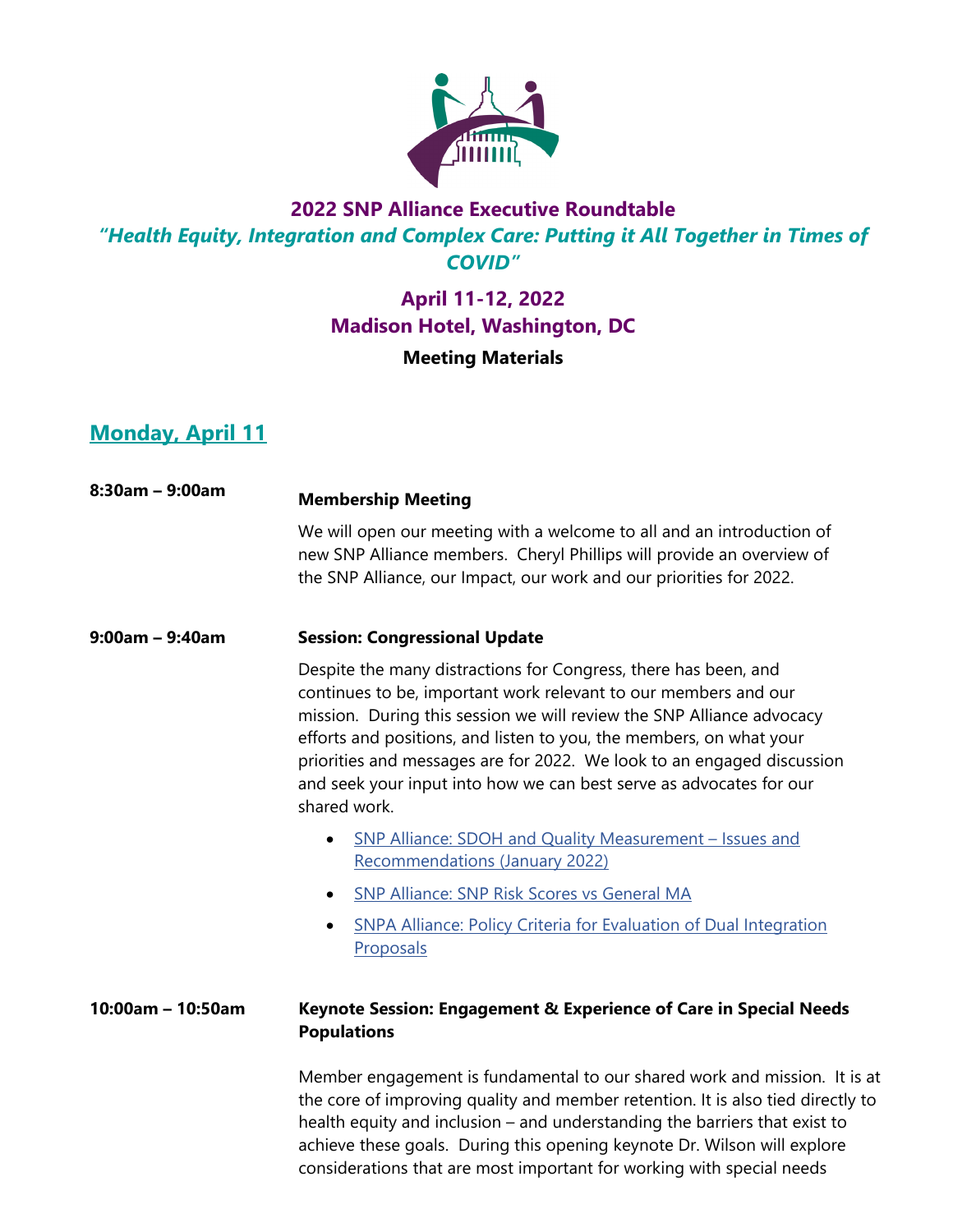populations, in order to understand and enhance individuals' experience of care and engagement. What do these stakeholders want most? How can special needs health plans help make that happen when working with their providers and service delivery agencies? We will discuss practical steps health plans can take to improve member engagement.

- [Presentation slide deck](https://snpalliance.org/wp-content/uploads/2022/04/01.-SNP-Alliance-Keynote-bgw-04.04.22-002.pdf)
- [SNPA/Community Catalyst: SNPs and SDOH](https://www.snpalliance.org/wp-content/uploads/2020/04/snp-alliancepluscommunity-catalyst-report-on-snps-duals-sdoh-may2017.pdf)
- [SNPA Social Justice Statement](https://www.snpalliance.org/wp-content/uploads/2020/06/Statement-on-social-justice.pdf)
- [State of Person Centered Care Report](https://www.healthinnovation.org/resources/publications/tracking-progress-on-person-centered-care-for-older-adults-how-are-we-doing)
- [AHRQ 'PatientsLikeMe'](https://www.ahrq.gov/workingforquality/priorities-in-action/patientslikeme.html)

# **11:00am –11:50am Session: Current View of Supplemental Benefits and Potential Impact of MOOP Changes**

This session will provide an environmental scan of current Supplemental Benefits – by volume and type. We will focus, in particular, on D-SNPs and explore the potential impact of proposed change to how the Maximum Outof-Pocket (MOOP) amounts are calculate, and what impact that may have on Supplemental Benefits going forward.

- [Presentation slide deck –](https://snpalliance.org/wp-content/uploads/2022/04/SNP-Alliance-Spring-Roundtable-DE-MOOP-4.11.2022.pdf) Milliman
- [Presentation slide deck –](https://snpalliance.org/wp-content/uploads/2022/04/20220411_SNP-Alliance_ATI-Advisory.pdf) ATI
- [ATI and LTQA: CY 2023 MA Proposed Rule –](https://snpalliance.org/wp-content/uploads/2022/04/CY-2023-Medicare-Advantage-Proposed-Rule-Impacts-on-Non-Medical-Supplemental-Benefits.pdf) Impactes on Non-[Medical Supplemental Benefits](https://snpalliance.org/wp-content/uploads/2022/04/CY-2023-Medicare-Advantage-Proposed-Rule-Impacts-on-Non-Medical-Supplemental-Benefits.pdf)

### **12:40pm – 1:00pm Sponsored Session: Benchmarking and Quality Data Management**

Automated quality management benchmarking can be an essential tool for continuous performance improvement in SNPs and other integrated health plans. Using existing data, programs can monitor and improve their health care service delivery in alignment with their model of care. Intus Care will share their experience in PACE programs synthesizing clinical and service data to identify underlying quality measurement trends and drive actionable quality improvement practices.

• [Presentation slide deck](https://snpalliance.org/wp-content/uploads/2022/04/Intus-Care-SNP-Alliance-Spring.pdf)

## **1:10pm – 2:00pm 2021 SNPA Survey Results: National Context, Impact of COVID, Plan Insights**

Alliance member SNPs and MMPs responded to the 2021 SNPA Survey with insights about the impact of COVID on their members, providers, and care. Get the latest information and discuss implications for the coming year(s).

- [Presentation slide deck](https://snpalliance.org/wp-content/uploads/2022/04/SNPA-Annual-Survey-Presentation-Paone-4.2.22-FINAL.pdf)
- [SNPA 2021 Member Profile Brief](https://www.snpalliance.org/wp-content/uploads/2021/07/SNPA-Member-Profile-Brief-FINAL-June-30-2021.pdf)
- [Kaiser Family Foundation MA 2022 First Look](https://www.kff.org/medicare/issue-brief/medicare-advantage-2022-spotlight-first-look/)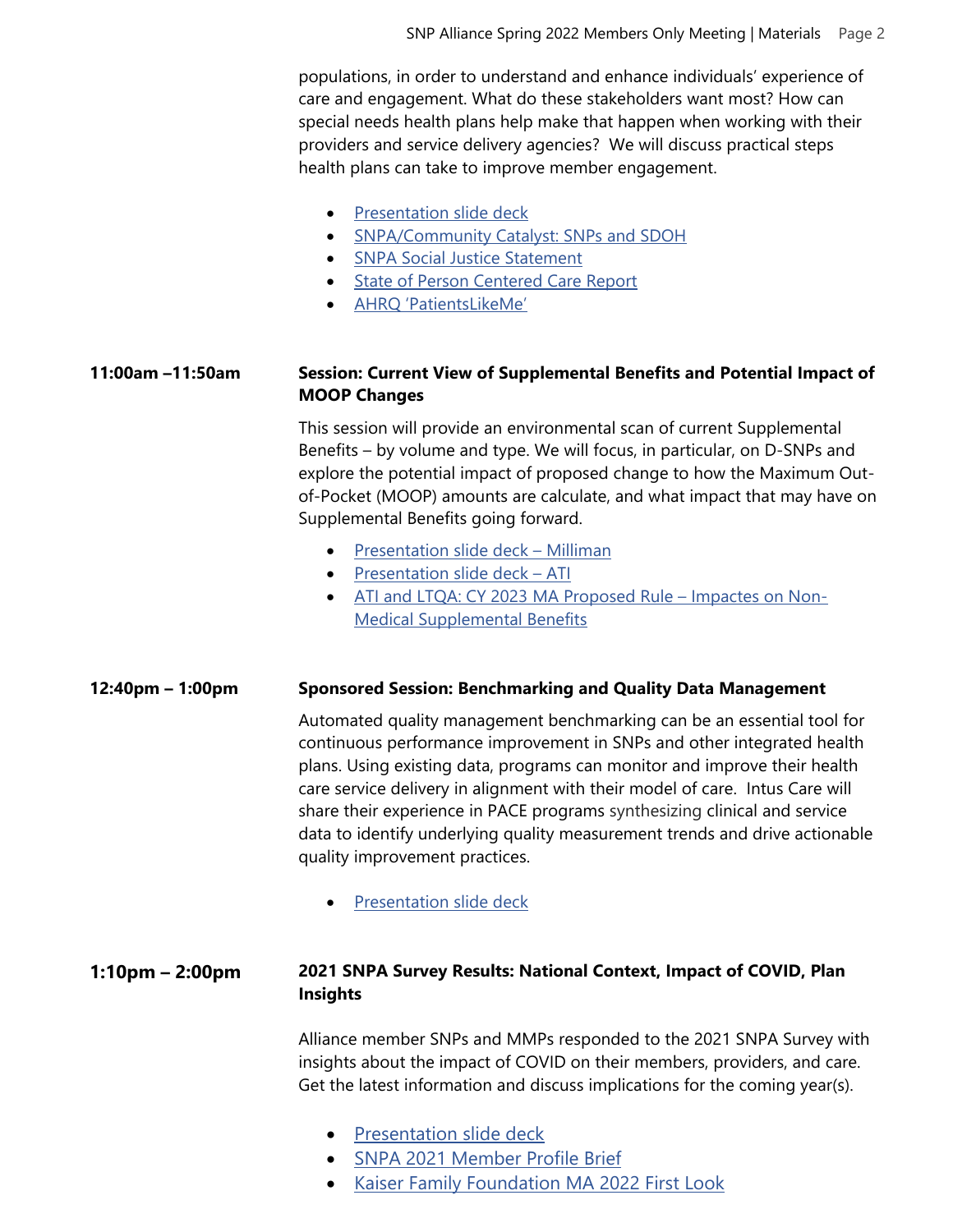- [Kaiser Family Foundation MA in 2021: Star Ratings and Bonuses](https://www.kff.org/medicare/issue-brief/medicare-advantage-in-2021-star-ratings-and-bonuses/)
- [MedPAC March 2022 Report to Congress](https://www.medpac.gov/document/march-2022-report-to-the-congress-medicare-payment-policy/)
- [MedPAC June 2020 Report to Congress](https://www.medpac.gov/document/http-www-medpac-gov-docs-default-source-press-releases-june2020_medpac_report_press_release_sec-pdf/)
- [ATI Advisory –](https://atiadvisory.com/wp-content/uploads/2022/01/Plan-Year-2022-Medicare-Advantage-New-Non-Medical-Supplemental-Benefits.pdf) SSBCI 2022

#### **2:10pm – 3:10pm Concurrent Peer Roundtable Discussions**

DISCUSSION A: **Establishing a Palliative Care Program in your I SNP** Palliative care services are seen as a valuable intervention to both improve resident and family experience, as well as reduce avoidable hospital and ED transfers. I SNPs are the optimal payment and delivery platform to create such a program. Dr. Unroe will review some core principles for PC, as well as discuss practical "next steps" for I SNPs. During this discussion we will also want to hear from our I SNP members' experiences. We also would like to explore how this can apply to other settings (eg: Assisted living) and other SNP models. We will close this session with a brief presentation from Patient Pattern, describing a tool to help clinicians best identify those with greatest frailty who would best be served by a palliative care service*.*

- [Presentation](https://snpalliance.org/wp-content/uploads/2022/04/SNP-Alliance-_-Patient-Pattern-Solutions-for-Palliative-Care.pdf) slide deck
- CAPC: Serious Illness Strategies Driving Value in [High-Need](https://snpalliance.org/wp-content/uploads/2022/04/serious-illness-strategies-driving-value-in-high-need-populations.pdf) [Populations](https://snpalliance.org/wp-content/uploads/2022/04/serious-illness-strategies-driving-value-in-high-need-populations.pdf)

## DISCUSSION B: **Session: Health Equity – What, When, How, Why?**

All eyes are on health equity. CMS and NCQA are proposing an index to measure status and chart progress. There are special considerations for complex populations and the providers and health plans that serve them. As we consider a Health Equity Index, and how to score a health plan, what is feasible, useful, accurate, and provides information for improvement efforts?

- [Presentation](https://snpalliance.org/wp-content/uploads/2022/04/Health-Equity-SNPA-Paone-Sorbero-Gelb-April-2022.pdf) slide deck
- SNPA [Comment](https://www.snpalliance.org/wp-content/uploads/2022/03/SNP-Alliance-Comments-to-Advance-Notice-3.4.22-FINAL.pdf) Letter on Advance Notice CY2023, March 2022
- SNPA SDOH Issues & [Recommendations,](https://www.snpalliance.org/wp-content/uploads/2022/01/SDOH-and-Quality-SNP-Alliance-January-2022.pdf) January 2022
- [ASPE/RAND](https://aspe.hhs.gov/sites/default/files/private/pdf/265566/developing-health-equity-measures.pdf) Developing Health Equity Measures
- CMS Office of Minority Health Equity [Initiatives](https://www.cms.gov/About-CMS/Agency-Information/OMH/equity-initiatives)
- CMS OMH Paving the Way to Equity: A Progress Report [2015-2021](https://www.cms.gov/files/document/paving-way-equity-cms-omh-progress-report.pdf)

### **3:20pm – 4:10pm Session: Addressing PROMs in Special Needs Populations**

There is energy and effort around increasing the number of Person-report outcome measures (PROMs) and using the information more effectively. Measures and methods need tailoring to population characteristics with accommodations so that the person being surveyed can respond to questions that are meaningful and relevant. The speakers will lay a foundation using an example to illustrate some options for person (member) outcome measurement and ideas to address current issues and barriers. We will explore considerations that are especially important to special needs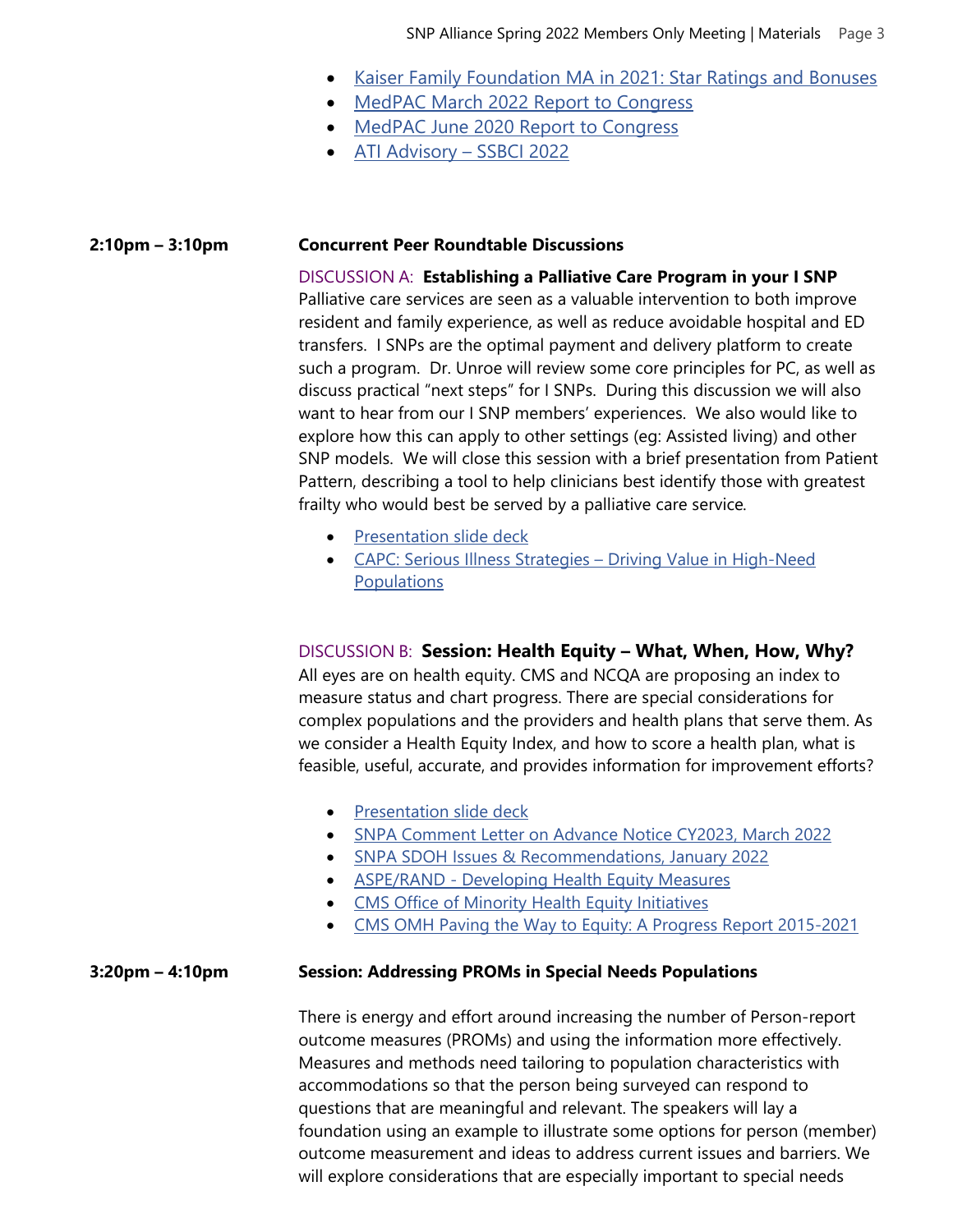populations and discuss how to craft an approach that provides relevant, accurate, valid and useful information to guide plans to benchmark and improve.

- [Presentation slide deck](https://snpalliance.org/wp-content/uploads/2022/04/PROMS-Session-SNPA-Paone-Drye-April-5.2022-1.pdf)
- [Rand: New Patient-Centered Quality Measures for Office-Based](https://www.rand.org/pubs/research_briefs/RBA400-1.html?utm_source=WhatCountsEmail&utm_medium=NPA:2893:7274:Sep%2013,%202021%205:55:00%20AM%20PDT&utm_campaign=NPA:2893:7274:Sep%2013,%202021%205:55:00%20AM%20PDT)  [Palliative Care](https://www.rand.org/pubs/research_briefs/RBA400-1.html?utm_source=WhatCountsEmail&utm_medium=NPA:2893:7274:Sep%2013,%202021%205:55:00%20AM%20PDT&utm_campaign=NPA:2893:7274:Sep%2013,%202021%205:55:00%20AM%20PDT)
- [NQF Person Reported Outcome Measure Project –](https://www.qualityforum.org/ProjectDescription.aspx?projectID=93898) Environmental [Scan, PROM-PM Report](https://www.qualityforum.org/ProjectDescription.aspx?projectID=93898)
- [SNPA HOS White Paper](https://www.snpalliance.org/wp-content/uploads/2020/04/snpa-paone-hos-white-paper-final-dec-2018-1.pdf)
- [State of Person-Centered Care Report The State of Person-Centered](https://www.healthinnovation.org/resources/publications/tracking-progress-on-person-centered-care-for-older-adults-how-are-we-doing)  [Care: 2014-2018 | Center for Consumer Engagement in Health](https://www.healthinnovation.org/resources/publications/tracking-progress-on-person-centered-care-for-older-adults-how-are-we-doing)  [Innovation](https://www.healthinnovation.org/resources/publications/tracking-progress-on-person-centered-care-for-older-adults-how-are-we-doing)
- [What Matters Index NIH Validation What Matters Index 2018](https://www.ncbi.nlm.nih.gov/pmc/articles/PMC5823367/)
- [John A Hartford Foundation, SCAN, NCQA –](https://www.ncqa.org/hedis/reports-and-research/measuring-what-matters-most-to-older-adults/) Person Driven Outcomes
- National Quality Forum [NQF: Measuring What Matters to Patients:](https://www.qualityforum.org/Publications/2017/08/Measuring_What_Matters_to_Patients__Innovations_in_Integrating_the_Patient_Experience_into_Development_of_Meaningful_Performance_Measures.aspx)  [Innovations in Integrating the Patient Experience into Development](https://www.qualityforum.org/Publications/2017/08/Measuring_What_Matters_to_Patients__Innovations_in_Integrating_the_Patient_Experience_into_Development_of_Meaningful_Performance_Measures.aspx)  [of Meaningful Performance Measures](https://www.qualityforum.org/Publications/2017/08/Measuring_What_Matters_to_Patients__Innovations_in_Integrating_the_Patient_Experience_into_Development_of_Meaningful_Performance_Measures.aspx)

# **4:10pm – 4:45pm Session: Preventing and addressing Medicaid eligibility churn among D-SNP enrollees at the end of the COVID-19 public health emergency**

The issue of "churn" of Medicaid eligibility post PHE has been raised as a concern for many of our members. During this session ICRC will discuss a variety of steps that D-SNPs can take to help their members maintain Medicaid eligibility, including implementing deeming periods and conducting outreach with members before (and after, if applicable) the person loses Medicaid eligibility.

- [Presentation slide deck](https://snpalliance.org/wp-content/uploads/2022/04/EWL-FINAL-slides-for-SNP-Alliance_Prev-Churn_4.11.22_REV-w-HA-link.pdf)
- [ICRC: Enrollment in Integrated Care Plans –](https://snpalliance.org/wp-content/uploads/2022/04/Feb-2022-ICRC_SNP-Alliance_D-SNP-Integration_Enrollment-Slides_Final-002.pdf) Current Status and Trends

## **4:45pm – 5:15pm Session: Health Plan and Provider Partnership to Improve Care for Members with Advanced Renal Disease**

Improving the quality of care for those with renal disease requires a wholeapproach, and a partnership between providers, health plans, and the individual. Monogram Health will explore this unique approach to service delivery and its impact on quality outcomes

• [Presentation slide deck](https://snpalliance.org/wp-content/uploads/2022/04/Monogram-Health-Overview_SNP_Alliance-Final.pdf)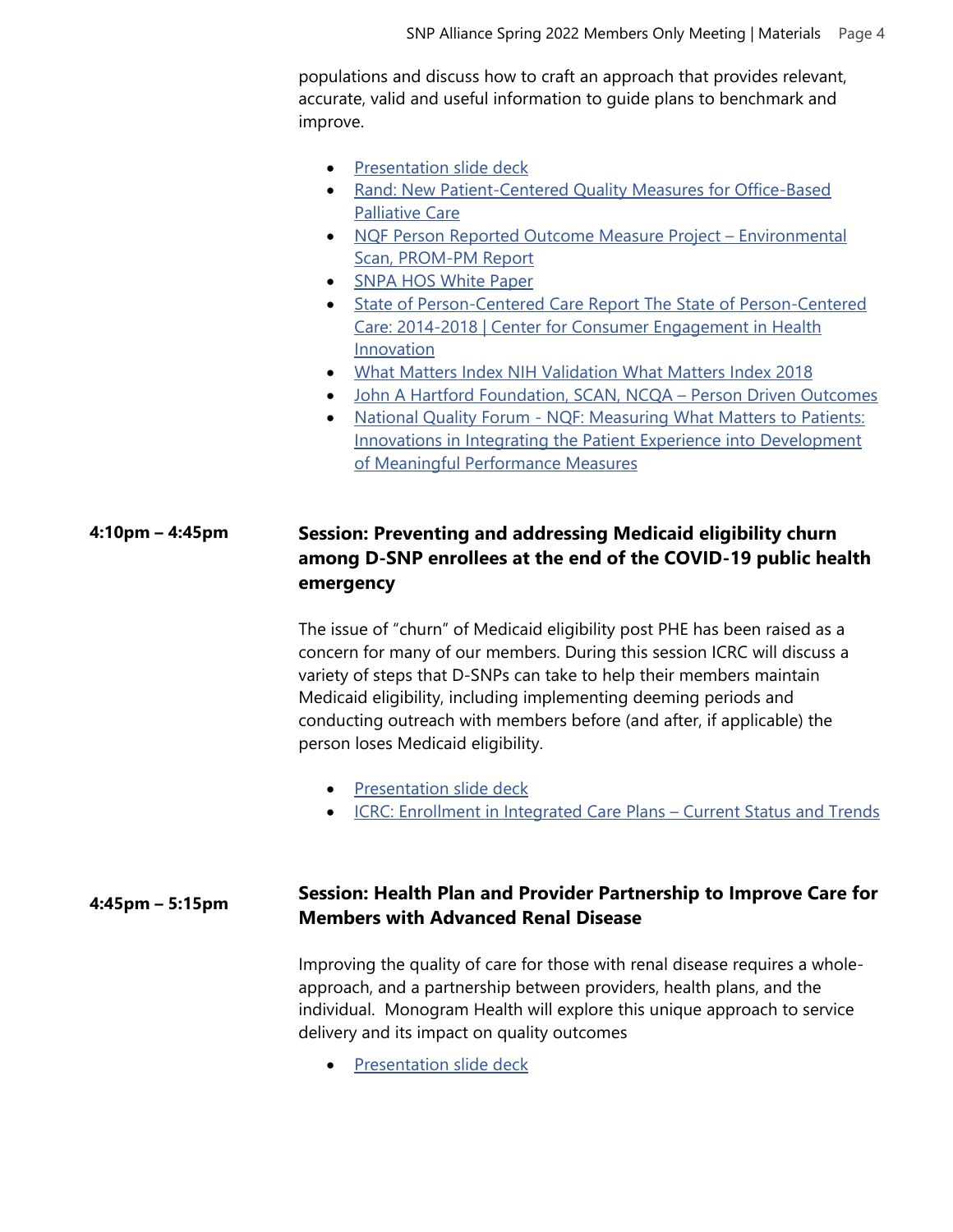# **Tuesday, April 12**

# **8:00 am – 8:30 am Session: Advancing Health Equity Initiatives across Special Needs Populations**

In 2021, the CMS Innovation Center laid out its strategic objectives for the next decade to drive towards "A health care system that achieves equitable outcomes through high quality, affordable, person-centered care." During this session we will describe what some early adopters are doing to make incremental progress towards this vision. We will also explore what innovations health plans need to drive people processes and technology; and what role data, augmented intelligence, and machine learning are playing to help turbo-charge this approach.

**[Presentation slide deck](https://snpalliance.org/wp-content/uploads/2022/04/SCAN_SNPAlliance_Presentation_Vantage.pdf)** 

#### **8:30 am – 9:10 am Session: The Impact of Proposed Direct and Indirect Remuneration Changes on Special Needs Plans**

- [Presentation slide deck –](https://snpalliance.org/wp-content/uploads/2022/04/Anthem-SNP-Alliance-DIR-Presentation-April-12-003.pdf) Anthem
- [Presentation slide deck –](https://snpalliance.org/wp-content/uploads/2022/04/Pharmacy-DIR-Slides-DMike-2022.04.11.pdf) Milliman
- [Medicare Part D pharmacy price concessions at the point of sale](https://www.milliman.com/en/insight/medicare-part-d-pharmacy-price-concessions-at-the-point-of-sale)

#### **9:10 am- 9:45 am The Future of MMPs: A Perspective from SNP Alliance Member Plans**

CMS signals new directions for integrated care through its new proposed rule by proposing to phase out the FAI which operates under temporary CMMI demonstration authority while adding some of the MMP features to D-SNPs which are permanently authorized.

- [Presentation Slide Deck –](https://snpalliance.org/wp-content/uploads/2022/04/SNPA-Spring-Roundtable_BSC-Future-of-MMPs.pdf) Blue Cross
- Presentation Slide Deck [Commonwealth Care Alliance](https://snpalliance.org/wp-content/uploads/2022/04/CCA-MMP-presentation_SNP-Alliance-April-2022-meeting_FINAL.pdf)
- [Presentation Slide Deck –](https://snpalliance.org/wp-content/uploads/2022/04/Bill-Sota-SNP-Alliance-MMP-to-DSNP-Transition.pdf) CareSource
- FR 2022- [Medicare Rule](https://snpalliance.org/wp-content/uploads/2022/04/FR-2022-00117.pdf-2023-Medicare-Rule.pdf)
- SNP Alliance [Comments-CY23 MA Proposed Rule](https://snpalliance.org/wp-content/uploads/2022/04/SNP-Alliance-Comments-CY23-MA-Proposed-Rule.pdf)

#### **9:55 am – 10:40 am The Missing Link: Building State Capacity for Advancing Integration**

States have long cited resource constraints as major impediment to advancing integration. To help fill this resource gap, **Arnold Ventures** launched the Advancing Medicare & Medicaid Integration initiative in July 2021 to provide grants to states for technical support, upgraded information systems, or additional staffing to assist in implementation. The initiative is being run in partnership with the **Center for Health Care Strategies**. Moderated by CHCS' Nancy Archibald who heads up the new initiative, this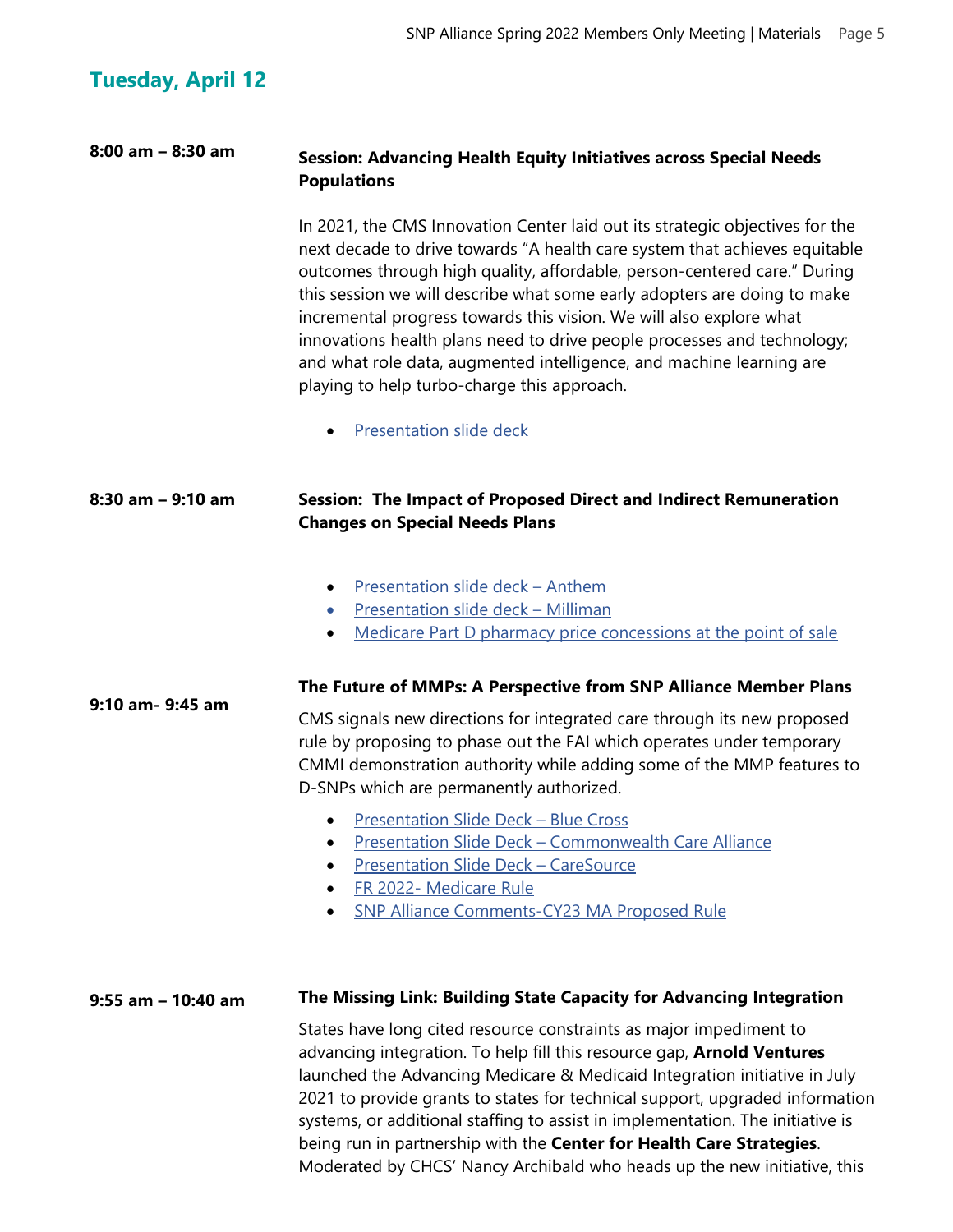session will feature Indiana's journey and planning for its new integrated D-SNP/MLTSS program as well as key learning from other participating states.

• [Presentation slide deck](https://snpalliance.org/wp-content/uploads/2022/04/AMMI-SNP-Alliance-Spring-2022-Meeting-Slides_FINAL.pdf)

#### **10:40 am – 11:20 am Coping with the Details: State's Reactions to the Proposed Rule**

CMS' new proposed rule tackles a number of weedy technical issues for plans and states working towards integrated programs. But state plates are already full of Covid challenges, health disparities, eligibility renewals, and a host of other thorny issues. How are states reacting to the new provisions? What do they think of the potential phase out of the FAI demonstration, capitation of cost sharing, new SDOH data collection, coordination of audits and models of care, integrated member materials and adding more D-SNPs to the unified G&A system? Are they considering any of the contracting options CMS proposes? What else do states need to move forward?

- Summary of key consumer and state stakeholder comments on CY [2023 Proposed rule](https://snpalliance.org/wp-content/uploads/2022/04/Summary-of-Key-Consumer-and-State-Stakeholder-Comments-on-CY23-MA-Proposed-Rule.pdf)
- [Massachusetts Comments: CMS Duals Proposed Rule, March 2022](https://snpalliance.org/wp-content/uploads/2022/04/Massachusetts-Coments-CMS-Duals-Proposed-Rule-3.7.22-Final-2.pdf)
- [NAMD: CY 2023 MA and Part D Proposed Rule Comments](https://snpalliance.org/wp-content/uploads/2022/04/NAMD-CY-2023-Medicare-Advantage-and-Part-D-Proposed-Rule-CMS-4192-P-Comments.pdf)
- [Advancing States: Comments on the CY 2023 MA Proposed Rule](https://snpalliance.org/wp-content/uploads/2022/04/030722_ADvancing-States-Comments-on-MA-rule.pdf)

#### **11:30am – 12:20am Integrated Platforms and Policies: What's Still Missing? What's Next?**

Since CMS implemented the FAI demonstration and finalized their initial interpretation of the BBA rules, investment by plans and states in the D-SNP platform has grown. 46 states now contract with D-SNPs and enrollment of dually eligible beneficiaries in Medicare Advantage and D-SNPs has reached nearly 40% but still only about 12% of dually eligible beneficiaries have enrolled in fully integrated plans. Congress remains interested and is considering some fairly dramatic proposals to require additional integration. MACPAC is considering recommendations that each state submit a plan for integration. With its recent proposed rule, CMS has signaled some new directions, moving away from the FAI demo and retrofitting some MMP features for the D-SNP platform. Are the new rule provisions going to make enough difference? What will be lost or gained under the rule versus these new proposals? Does CMS have the authority it needs to make it all work? Is there any consensus on which pathway makes the most sense for states, plans and most of all, dual beneficiaries? This session features a frank and stimulating conversation on where we are headed between two premier thought leaders on integration issues.

- Requiring states to develop an integrated care strategy for dually [eligible beneficiaries](https://snpalliance.org/wp-content/uploads/2022/04/Requiring-states-to-develop-an-integrated-care-strategy-for-dually-eligible-beneficiaries-1.pdf)
- [Enhancing Medicare Medicaid Integration Bringing Elements of the](https://snpalliance.org/wp-content/uploads/2022/04/Enhancing-Medicare-Medicaid-Integration-Bringing-Elements-of-the-FAI-into-D-SNPs-1.pdf)  [FAI into DSNPs](https://snpalliance.org/wp-content/uploads/2022/04/Enhancing-Medicare-Medicaid-Integration-Bringing-Elements-of-the-FAI-into-D-SNPs-1.pdf)
- [BPC Updated Policy Roadmap: Caring for Those with Complex Needs](https://snpalliance.org/wp-content/uploads/2022/04/BPC-Updated-Policy-Roadmap-Caring-for-Those-With-Complex-Needs-March-2022.pdf)